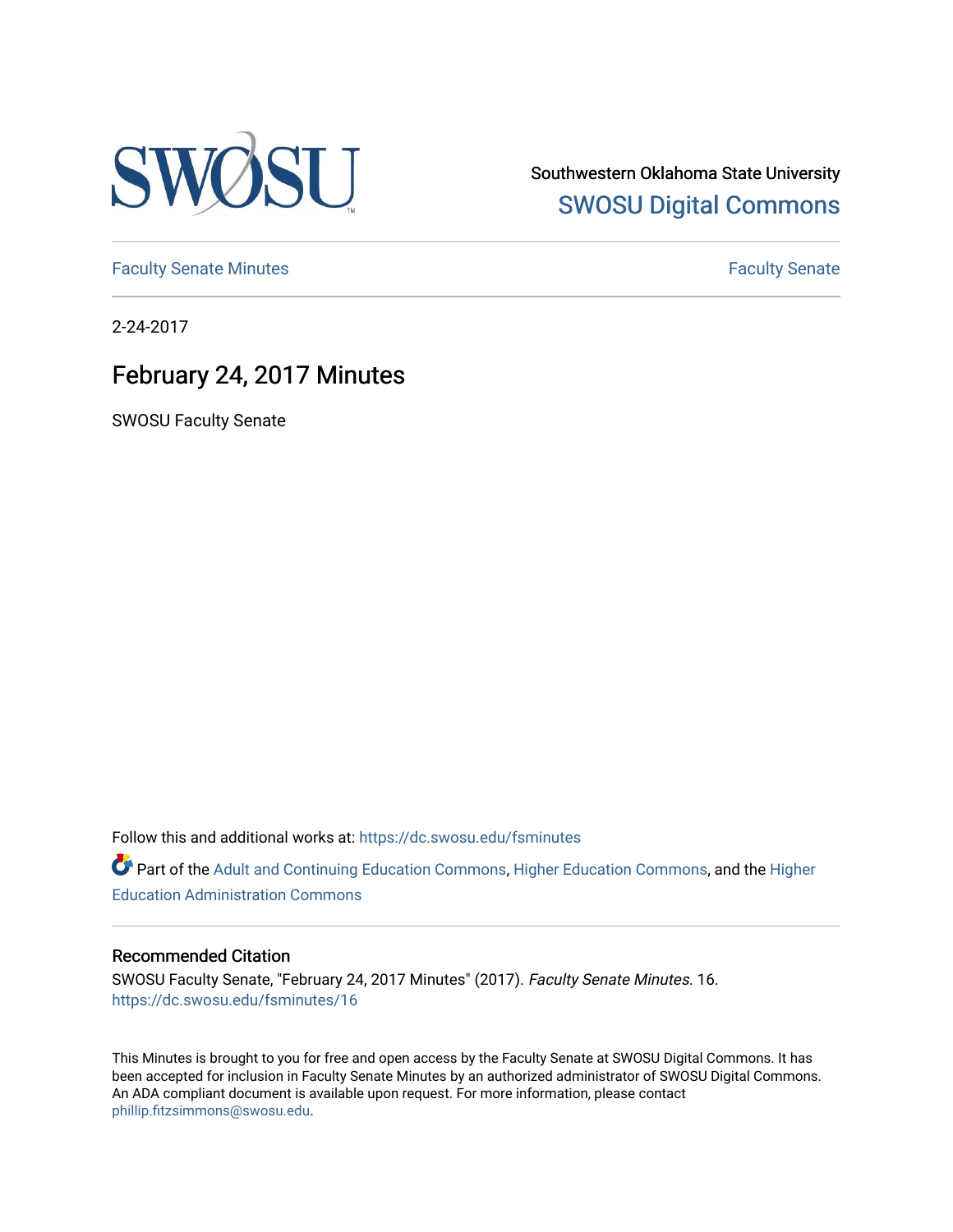# SWOSU Faculty Senate

February 24, 2017 Approved Minutes

- I. **Call to Order:** Faculty Senate President Tom McNamara called the January meeting of the SWOSU Faculty Senate to Order at 2:00 p.m. in HEC 201.
- **II. Establishment of a Quorum:** Ric Baugher, Guy Biyogmam, Tammy Blatnick, Krista Brooks, Tommye Davis via ITV, Stacey DiPaolo, Jerry Dunn, Jared Edwards, Robin Griffeath, Steve Kemp for Ryan Haggard, Brian Rickel for Rita Hays, LeaAnne Hume, Sunu Kodumthara, Doug Linder, Scott Long, Tom McNamara, Evette Meliza, Bo Pagliasotti, Eric Paul, Cynthia Pena, John Woltz for Linda Pye, Hank Ramsey, Ann Russell, Hardeep Saluja, Lisa Schroeder, Amanda Smith, Karen Sweeney, Wayne Trail, Cheri Walker via ITV, and Jessica Young.
- **III. Certification of Substitutes:** Jon Woltz will attend the meeting in place of Linda Pye. Eric Paul will represent Biological Sciences. Brian Rickel will substitute for Rita Hays.
- **IV. Presentation of Visitors:** None
- **V. Approval of Minutes:** January 27 minutes approved by voice vote as amended, Doug Linder was present.
- **VI. Announcements:**
	- A. President Tom McNamara
		- 1. The State Equalization Board has declared a revenue failure. All agencies will receive a 0.7% cut in funds for the current fiscal year. SWOSU's share of the burden is approximately \$104K.
		- 2. The administration is concerned about the influence of unfunded mandates. Any information concerning their effects -- especially those involving students - should be brought to the attention of President Beutler.
		- 3. SWOSU has seen the largest increase in enrollment of any public institution. The school has experienced six straight semesters of growth. This, along with one time monies returned from cuts during last fiscal year, is helping to keep the university in good financial standing.
		- 4. SWOSU's internal budget is tracking well.
		- 5. The upgrade to the PX system is moving forward.
		- 6. Academic Misconduct
			- a) If a faculty member decides that a student's violation merits an F in the course, that grade can be entered immediately. Take care, however, not to submit final grades.
			- b) Grade appeals go through the office of the provost, suspensions are handled by the Dean of Students and Vice President for Student Affairs.
		- 7. The Bernhardt Dinner will be held Thursday 3/9.
		- 8. The SWOSU Research Fair will be held Thursday 4/13.
		- 9. Students completed an evaluation on advising at the close of the Fall 2016 semester. See Appendix A for the contents.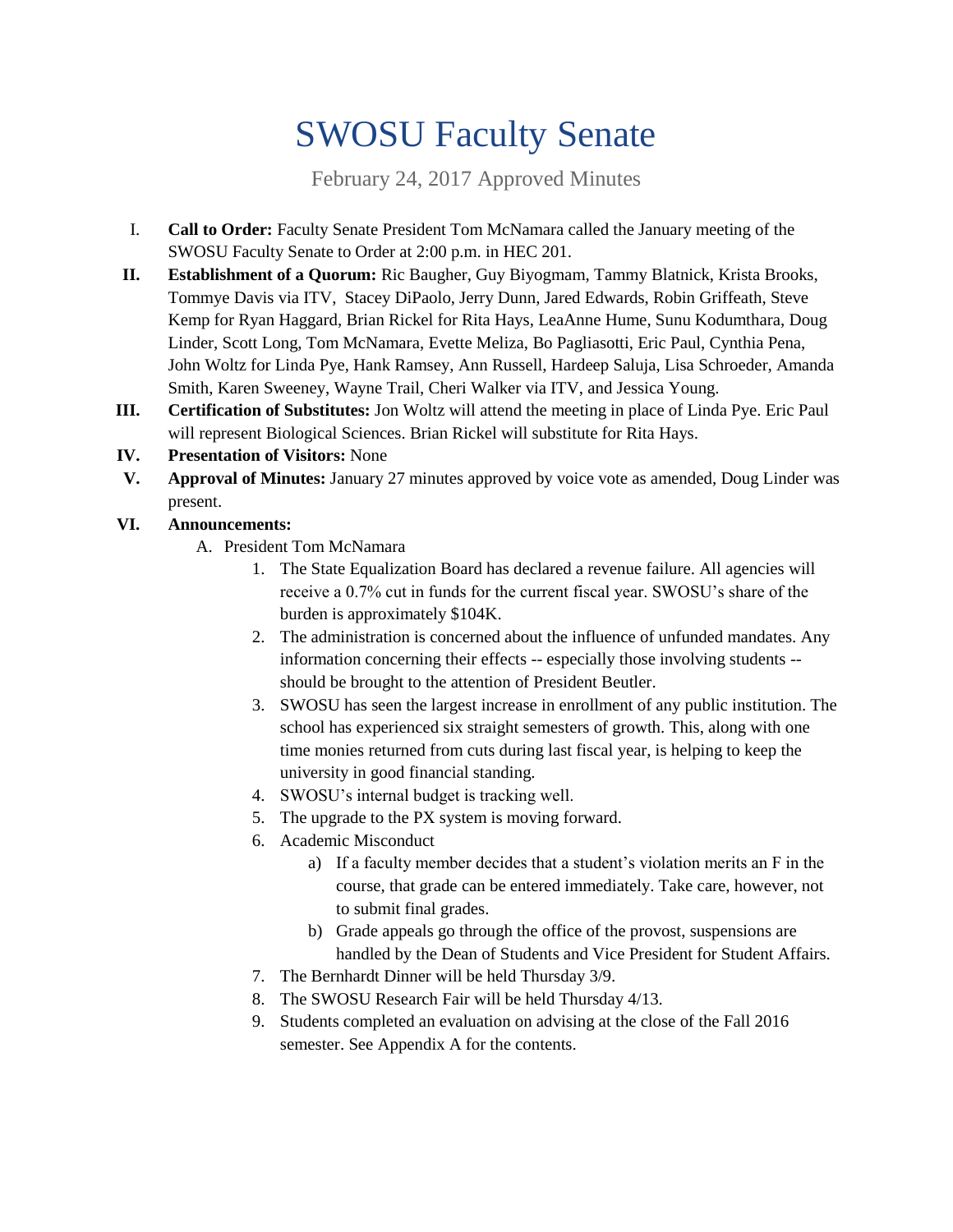- B. Secretary/Treasurer Karen Sweeney
	- 1. Roll Sheet—please sign
	- 2. Treasurer's Report
		- a) Banc First Account
			- (1) January Balance: \$1,621.18
			- (2) Current Balance: \$1,621.18
		- b) University Account
			- (1) January Balance: \$105.01
			- (2) Current Balance: \$105.01
- C. President-Elect Jerry Dunn: None
- D. Past President Jared Edwards: None
- E. Student Government Representative: None
- **VII. Reports from Standing and Ad Hoc Committees:** None
- **VIII. Unfinished Business:** None
- **IX. New Business:**

**Faculty Senate Motion 2017-02-01:** The SWOSU Faculty Senate endorses that all documentations use the longer definition of plagiarism across campus documents and communications. It is also moved that the "self-plagiarism" portion of the definition be reinstated.

**Rationale:** The student handbook and university policy posted on the SWOSU website differ on this matter. See Appendix B

Motion passed by voice vote.

**Point of Information:** Faculty members have expressed concerns regarding suggested syllabus revisions. We seek further clarification on administration's expectations and rationale. We would also welcome further information about how the data collected in the Strategic Planning Survey will be used. Greater transparency and direct communication with faculty prior to implementing changes to curriculum and teaching practices would allow the opportunity for productive dialogue. This, in turn, benefits the university culture.

**X. Adjournment:** 2:43 p.m.

#### XI. **Next Meeting Friday, March 31st at 2:00 pm**

Respectfully submitted, Tom McNamara, Faculty Senate President Karen Sweeney, Faculty Senate Secretary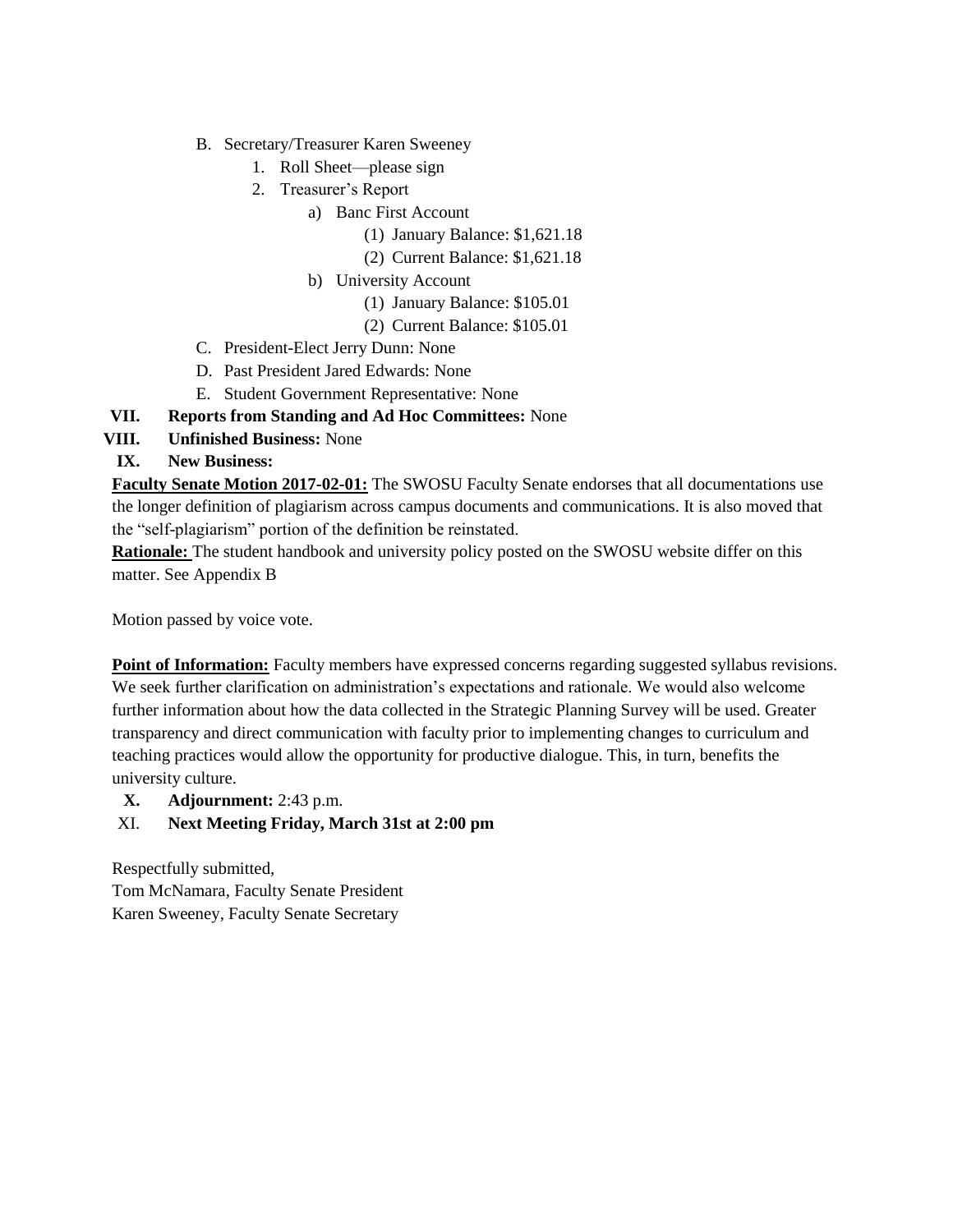## Appendix A

What follows is the revised Student Survey on Academic Advising. The version that students completed in December included a question where students input their advisor's name.

Student Survey on Academic Advising

- 1. What is your academic classification?
	- a. Freshman
	- b. Sophomore
	- c. Junior
	- d. Senior
- 2. Do you meet with your academic advisor to enroll?
	- a. Yes, always
	- b. No, I see someone other than my advisor
	- c. Sometimes
- 3. Have you changed academic advisors since you started school at SWOSU?
	- a. Yes, because I changed majors.
	- b. Yes, because I was re-assigned by the school.
	- c. Yes, because I asked for someone else.
	- d. No
- 4. Are you enrolled in the spring semester?
	- a. Yes
	- b. No
	- c. Does not apply due to December graduation.
- 5. How many times have you met with your advisor this semester (in person, by phone, or via email)?
	- a. None
	- b. 1
	- c. 2
	- d. 3 or more
- 6. Who initiates meeting between you and your academic advisor?
	- a. I do.
	- b. My advisor does.
	- c. We both do.
- 7. Please rank the following advising activities in order of importance:
	- a. Discussing my life goals
	- b. Discussing my vocational goals
	- c. Selecting a major
	- d. Selecting specific courses
	- e. Scheduling classes for the next semester
- 8. Please indicate how strongly you agree with the following statements with 1 being "strongly disagree" and 10 being "strongly agree":
	- a. It is more important for me to get enrolled in classes than to be sure I am in the right major.